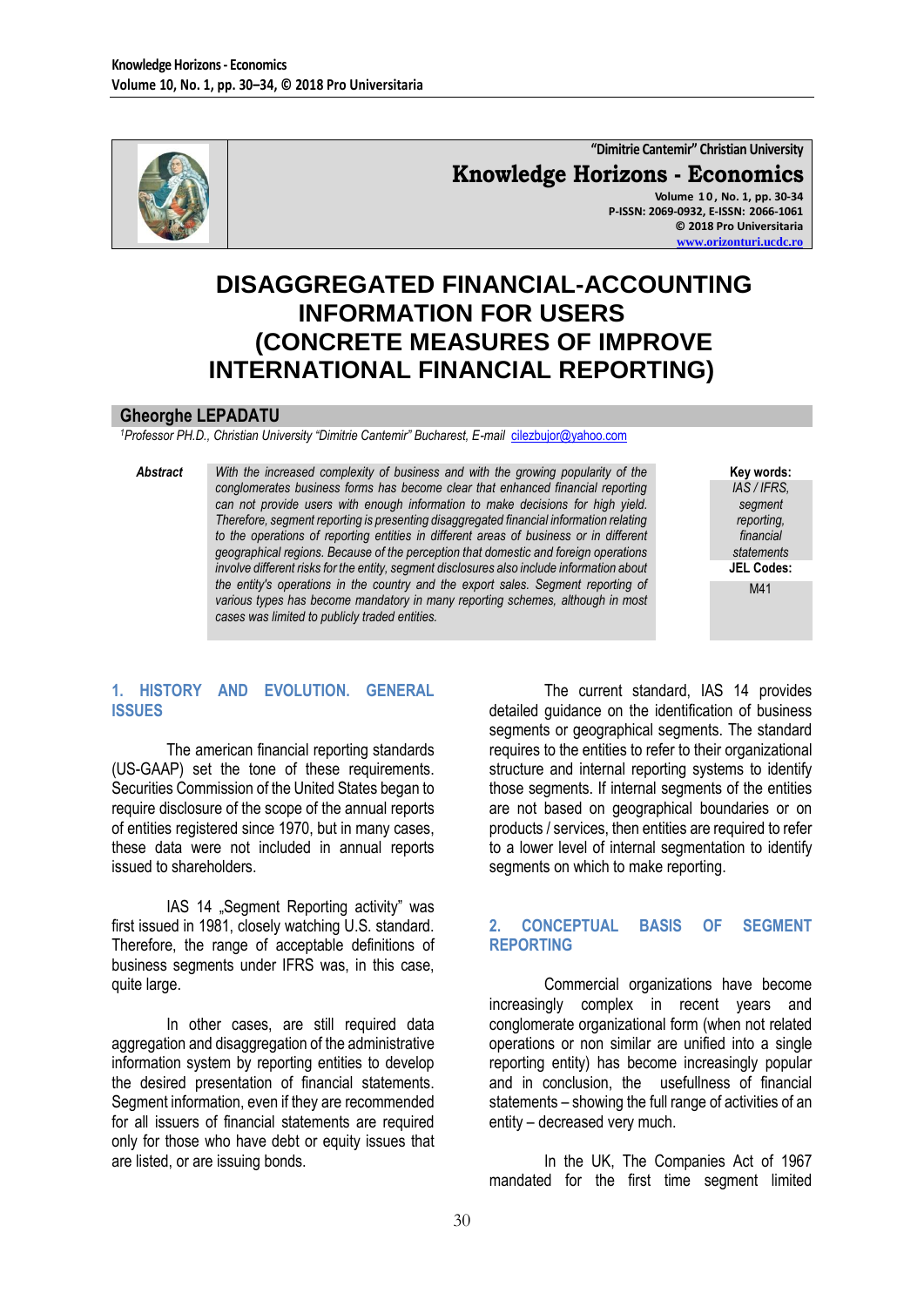disclosures; this requirement has been extended by a further review of the law, and became part of official disaggregated information in the notes to financial statements in 1981. As in the U.S., the UK is set a threshold of 10% to determine if a segment is important and therefore if you require the reporting of disaggregated. Information to be presented were also exemplified in the American norm - sales, operating results and identifiable assets (named net assets in the standard of Britain, but not actually defined therein).

## **3. REVIEWS OF SEGMENTS DEFINITIONS**

Over time, an entity may lead to revising the definition of business and geographical segments. The effect of such changes may make the information presented in previous years may not be comparable to that presented in the financial statements currently. In conclusion, at least, should be presented that has made this change, describing it enough, so consumers can assess the overall impact that it could have this change.

For example, the manufacturer of automotive electronic and mechanical parts might conclude, at some point, that previous methods of disclosure for segments as dichotomy between the electronic and mechanical products is no longer correct, given the growing prevalence of electronic components which were previously only mechanical parts.

Thus, it could determine that a classification could be more useful as types of clients, like original equipment manufacturers vs. secondary producers, since the economic forces that affect them are significantly different.

#### **4. PROPOSED CHANGES TO SEGMENT REPORTING REQUIREMENTS AS CONCRETE MEASURES TO IMPROVE FINANCIAL REPORTING**

IASB and FASB have jointly developed a draft revision of the reporting requirements of financial information by segment in both sets of standards promoted as part of the convergence approved by these associations. If these measures will be adopted, the standard will significantly change current practices, because:

- will expand the scope of the reporting segment, including entities that hold assets in fiduciary capacity (conventional) for a large group of foreign persons, as as pension funds, which were not included in IAS 14;
- will require a "management approach" to identify segments of activity which will be based on internal reports, which will be reviewed by individual decision makers to allocate resources and to evaluate segment performance. It would be different from IAS 14, which requires identifying a classification scheme of primary and secondary classification, one of these being based on activities, and other on geographical areas. According to the new standard, an activity segment will be a part of an entity:
	- $\triangleright$  who engage in activities that may earn income or incur expenditure (including income and expenditure relating to transactions with other components of the same entity),
	- $\triangleright$  whose results are revised by the decision maker concerning resources allowed to the segment and who can evaluate the performance and
	- $\triangleright$  for which are available financial information.
- will include a component of an entity that sells (primarily or exclusively) to other segments of the entity's activities, as defined by a segment. According to IAS 14, only segments that sell exclusively or primarily to external customers are reporting segments;
- will require that the amount of each element of the segment reported activity (income, assets, etc.) to meet the same assessment that is reported to the decisions maker for resource allocation in the segment and assessing its performance. In contrast, IAS 14 requires segment information to be prepared in accordance with the accounting policies adopted for preparing and presenting financial situations of the consolidated group or entity. This is a controversial change, since the internal assessments are different from those required by IFRS;
- will require reconciliation of total revenue on reportable segment, of total profit or total loss,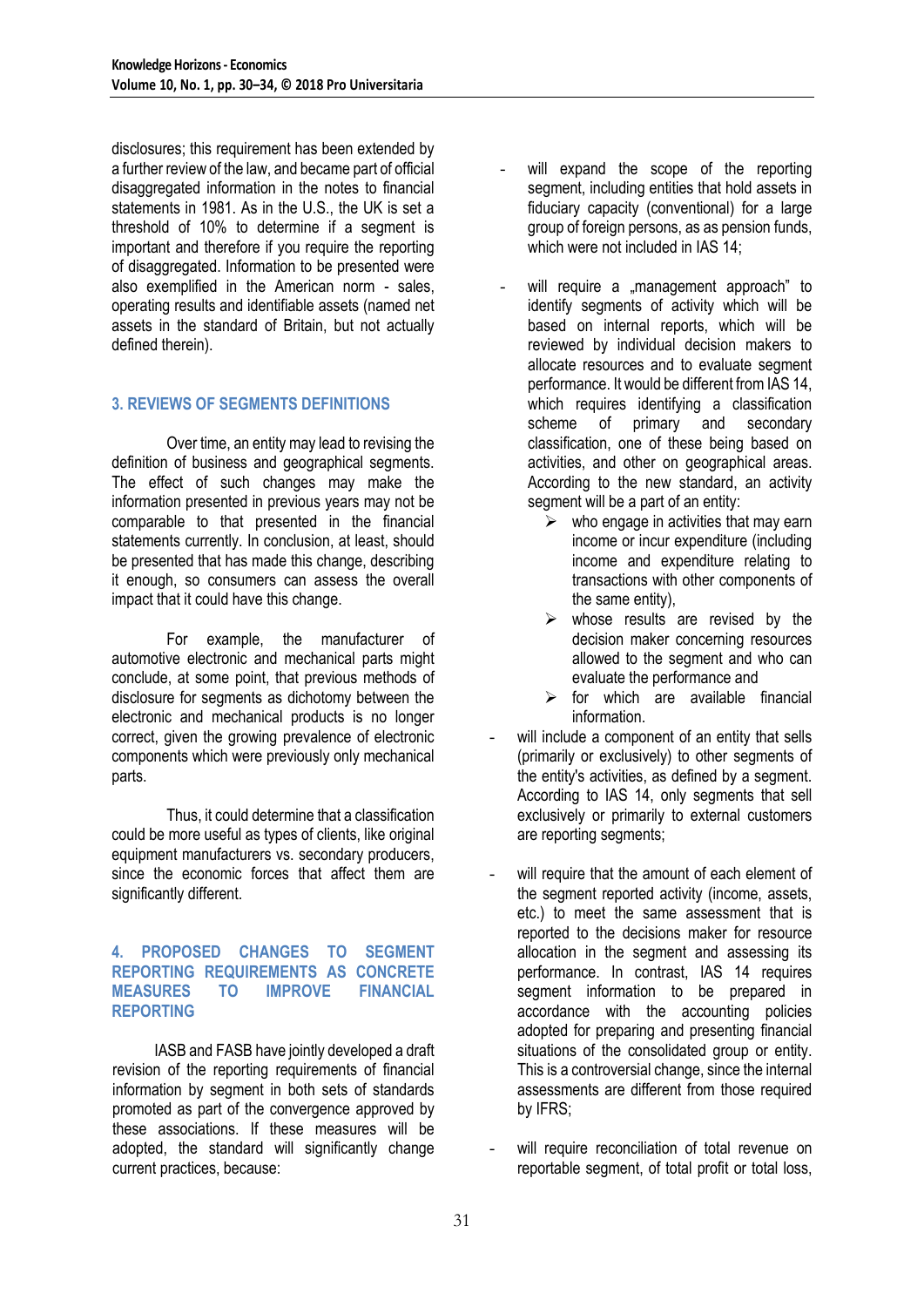total assets and other amounts presented for the reportable segments to corresponding amounts in the entity's financial statements. This was not an issue under IAS 14, because the amounts were already reported in accordance with external financial reporting;

- will ask to explain how the profit or loss are valued assets for each segment reporting. This is a necessity given that the proposed standard did not define these terms to the top. However IAS 14 defines each of these terms;
- will require to an entity to report information about income derived from products or services (or service groups and the like), about the countries where they have income and assets

and about major customers, regardless of the fact that that information is used by management when making decisions related to activity in general;

will require to provide detailed information on how the business segments are determined, products and services offered by segments.

### **5. REPORTING ON ACTIVITY SEGMENTS. CASE STUDY**

Metal Group is a diversified entity that operates in five business segments and four geographic segments. The following information relates to financial accounting year closing on 30 June 2015:

| Information on business segments (in thousands Euro) |               |                 |                |               |                 |        |
|------------------------------------------------------|---------------|-----------------|----------------|---------------|-----------------|--------|
|                                                      | Tin<br>plates | Heavy<br>plates | Thin<br>plates | <b>Retail</b> | <b>Packages</b> | Total  |
| Total income from sales                              | 2.249         | 1.244           | 4.894          | 3.815         | 7.552           | 19.754 |
| To external customers                                | 809           | 543             | 4.029          | 3.021         | 5.211           | 13.613 |
| To other segments                                    | 1.440         | 701             | 865            | 794           | 2.341           | 6.141  |
| Result on segment                                    | 631           | (131)           | 714            | (401)         | 1.510           | 2.323  |
| Assets                                               | 4.977         | 3.475           | 5.235          | 1.072         | 8.258           | 23.035 |

#### **Geographical Segment Data (in thousands Euro)**

|                         | <b>Finland</b> | <b>France</b> | Great<br><b>Britain</b> | <b>Australia</b> | <b>Total</b> |
|-------------------------|----------------|---------------|-------------------------|------------------|--------------|
|                         |                |               |                         |                  |              |
| Total income from sales | 7.111          | 1.371         | 3.451                   | 7.821            | 19.754       |
| To external customers   | 6.841          | 1.000         | 2.164                   | 3.608            | 13.613       |
| To other segments       | 270            | 371           | 1.287                   | 4.213            | 6.141        |
| Result on segment       | 1.536          | (478)         | 494                     | 771              | 2.323        |
| Assets                  | 9.231          | 5.001         | 3.667                   | 5.136            | 23.035       |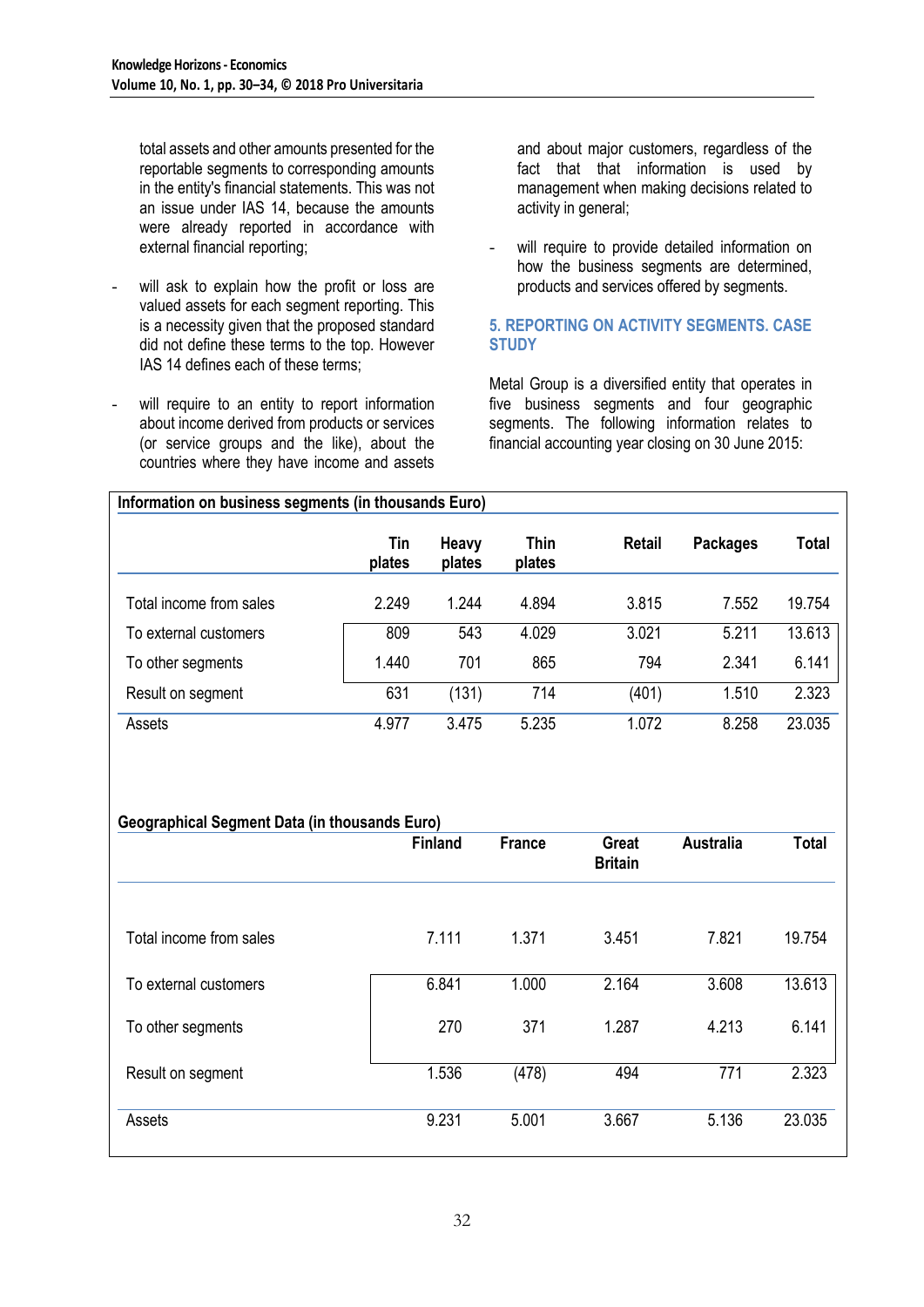**The first step** in identifying reportable geographic segments of the business activity is to identify those who earn most revenue from sales to external customers.

| <b>Segments</b>      | % from foreign sales   | Is qualified? |
|----------------------|------------------------|---------------|
| On activity          |                        |               |
| Tin plates           | $809 / 2.249 = 36\%$   | No            |
| Heavy plates         | $543 / 1.244 = 44\%$   | No            |
| Thin plates          | $4.029 / 4.894 = 82%$  | Yes           |
| Retail               | $3.021 / 3.815 = 79\%$ | Yes           |
| Packages             | $5.211 / 7.552 = 69\%$ | Yes           |
| Geographical         |                        |               |
| Finland              | $6.841 / 7.111 = 96\%$ | Yes           |
| France               | $1.000 / 1.371 = 73\%$ | Yes           |
| <b>Great Britain</b> | $2.164 / 3.451 = 63\%$ | Yes           |
| Australia            | $3.608 / 7.821 = 46\%$ | No            |

**The second step** will guarantee that the thresholds of 10% (for income from sales of assets, or earnings per segment) are met by those segments

that were classified on the basis of step 1. The thresholds are calculated as follows:

|                         |                                                                                 | Euro       |
|-------------------------|---------------------------------------------------------------------------------|------------|
| • Sales (10% x 19.754)  |                                                                                 | 1.976      |
| • Result on segment     |                                                                                 |            |
|                         | On activity: [10% from maximum between $(631 + 714 + 1.510)$ or $(131 + 401)$ ] | 286        |
|                         | Geographical: [10% from maximum between (1.536 + 494 + 771) or 478]             | 280        |
| • Assets (10% x 23.035) |                                                                                 | 2.304      |
| <b>Segments</b>         | Thresholds that were qualified                                                  | Able to be |
|                         |                                                                                 | reported?  |
| On activity             |                                                                                 |            |
| Thin plates             | Sales, result, assets                                                           | Yes        |
| Retail                  | Sales, result                                                                   | Yes        |
| Packages                | Sales, result, assets                                                           | Yes        |
| Geographical            |                                                                                 |            |
| Finland                 | Sales, result, assets                                                           | Yes        |
| France                  | Result, assets                                                                  | Yes        |
| Great Britain           | Sales, result, assets                                                           | Yes        |